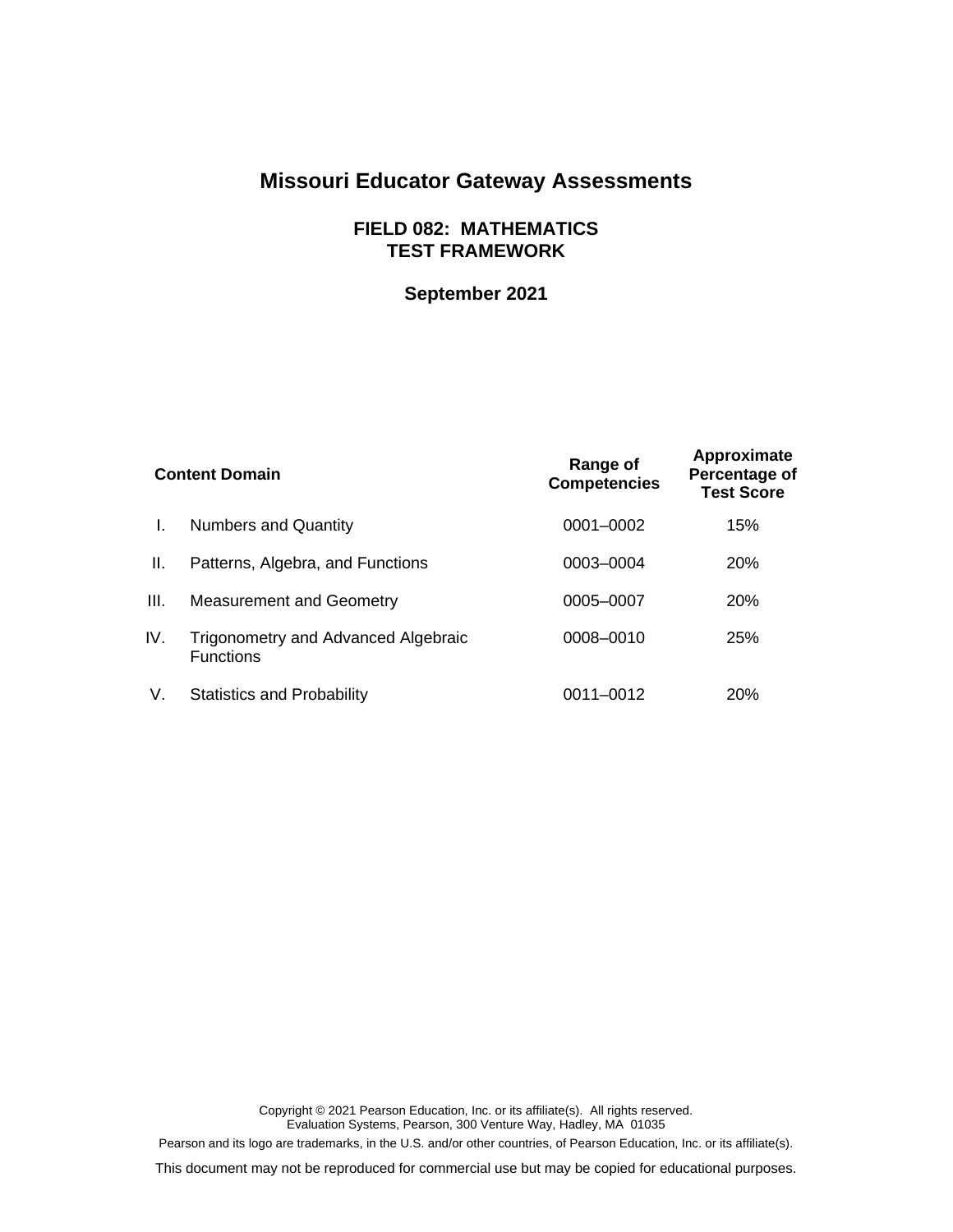## **Missouri Educator Gateway Assessments TEST FRAMEWORK FIELD 082: MATHEMATICS**

*A scientific calculator will be available to examinees taking the Mathematics test.*

#### **NUMBERS AND QUANTITY**

## **0001 Understand real numbers and mathematical problem solving.**

For example:

- 1.1 Analyze the structure of the real numbers.
- 1.2 Analyze the properties of numbers and operations.
- 1.3 Solve applied and theoretical problems using the principles of basic number theory (e.g., prime factorization, divisibility, greatest common factor, least common multiple).
- 1.4 Solve applied and theoretical problems involving integers, fractions, decimals, and percents.
- 1.5 Solve applied and theoretical problems involving ratios, proportions, and average rates of change.
- 1.6 Solve applied and theoretical problems involving irrational numbers and exponents.

#### **0002 Understand complex numbers, vectors, and matrices.**

For example:

- 2.1 Apply properties of complex numbers to perform operations.
- 2.2 Translate between representations of vector quantities (e.g., graphic, verbal, symbolic).
- 2.3 Solve applied and theoretical problems using vector operations.
- 2.4 Apply properties of matrices to perform operations.
- 2.5 Solve applied and theoretical problems using properties of matrices.

Copyright © 2021 Pearson Education, Inc. or its affiliate(s). All rights reserved. Evaluation Systems, Pearson, 300 Venture Way, Hadley, MA 01035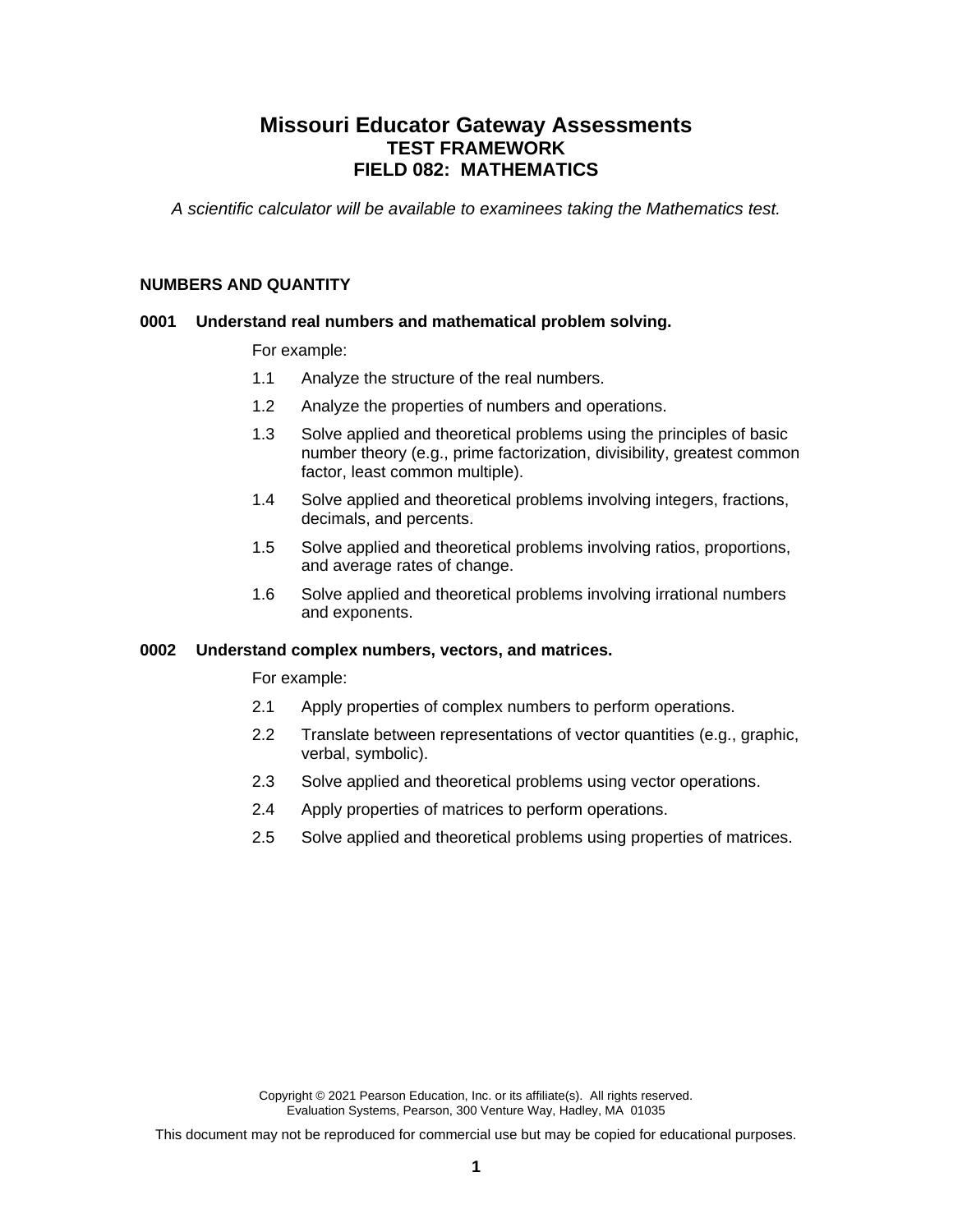## **PATTERNS, ALGEBRA, AND FUNCTIONS**

#### **0003 Understand relations and functions.**

For example:

- 3.1 Analyze properties of functions and relations (e.g., domain, range, one-to-one correspondence).
- 3.2 Translate between different representations of functions and relations.
- 3.3 Solve applied and theoretical problems using operations with functions, including compositions and inverses.
- 3.4 Interpret different representations (e.g., equations, graphs, tables) of functions.
- 3.5 Evaluate sequences and series (e.g., computing term, sums, recursive definitions, limits).

#### **0004 Understand linear, quadratic, and higher-order polynomial functions.**

For example:

- 4.1 Analyze the relationship between a linear, quadratic, or higher-order polynomial function and its graph.
- 4.2 Solve linear and quadratic equations and inequalities using a variety of methods.
- 4.3 Solve systems of linear and quadratic equations or inequalities using a variety of methods.
- 4.4 Solve higher-order polynomial equations and inequalities in one and two variables.
- 4.5 Analyze the characteristics of linear, quadratic, and higher-order polynomial functions.
- 4.6 Model and solve applied problems involving linear, quadratic, and higher-order polynomial functions.

Copyright © 2021 Pearson Education, Inc. or its affiliate(s). All rights reserved. Evaluation Systems, Pearson, 300 Venture Way, Hadley, MA 01035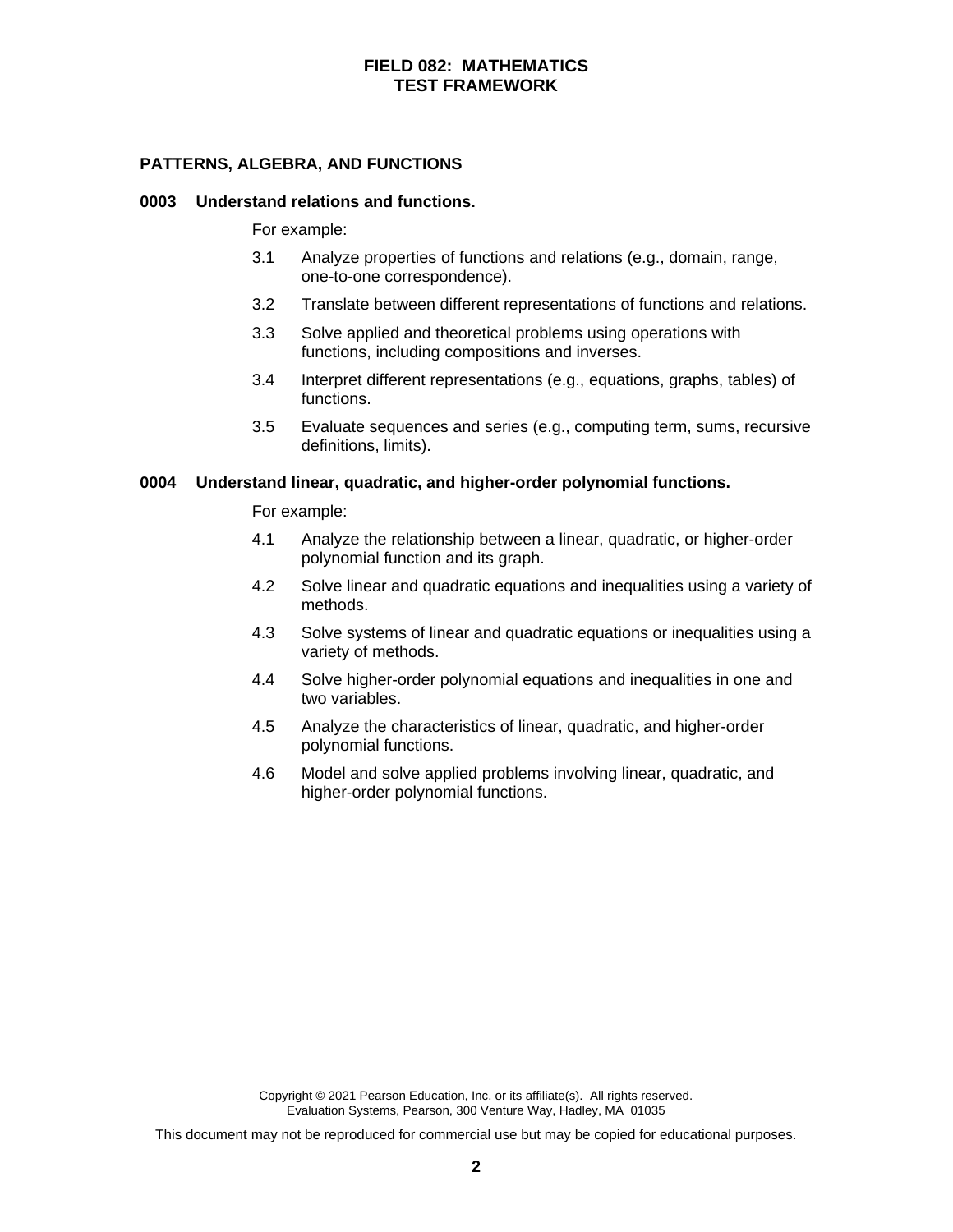## **MEASUREMENT AND GEOMETRY**

#### **0005 Understand measurement principles and procedures.**

For example:

- 5.1 Solve applied and theoretical problems using units and unit conversions.
- 5.2 Solve applied and theoretical problems using the concepts of similarity, scale factors, and proportional reasoning.
- 5.3 Analyze precision, error, and rounding in measurements and computed quantities.
- 5.4 Solve applied and theoretical problems using the concepts of perimeter, circumference, area, surface area, and volume.

#### **0006 Understand Euclidean geometry in two and three dimensions.**

For example:

- 6.1 Solve applied and theoretical problems using the characteristics of triangles (e.g., centroid, orthocenter) and of right triangles (e.g., basic trigonometric ratios).
- 6.2 Solve applied and theoretical problems using the properties of polygons and circles.
- 6.3 Solve applied and theoretical problems using the Pythagorean theorem and its converse.
- 6.4 Analyze formal and informal proofs using geometric concepts (e.g., similarity, congruence, properties of angles, applications of parallel and perpendicular lines).
- 6.5 Analyze 3D figures using 2D diagrams and representations (e.g., nets, cross sections, vertex-edge graphs).
- 6.6 Analyze methods for constructing geometric figures.

Copyright © 2021 Pearson Education, Inc. or its affiliate(s). All rights reserved. Evaluation Systems, Pearson, 300 Venture Way, Hadley, MA 01035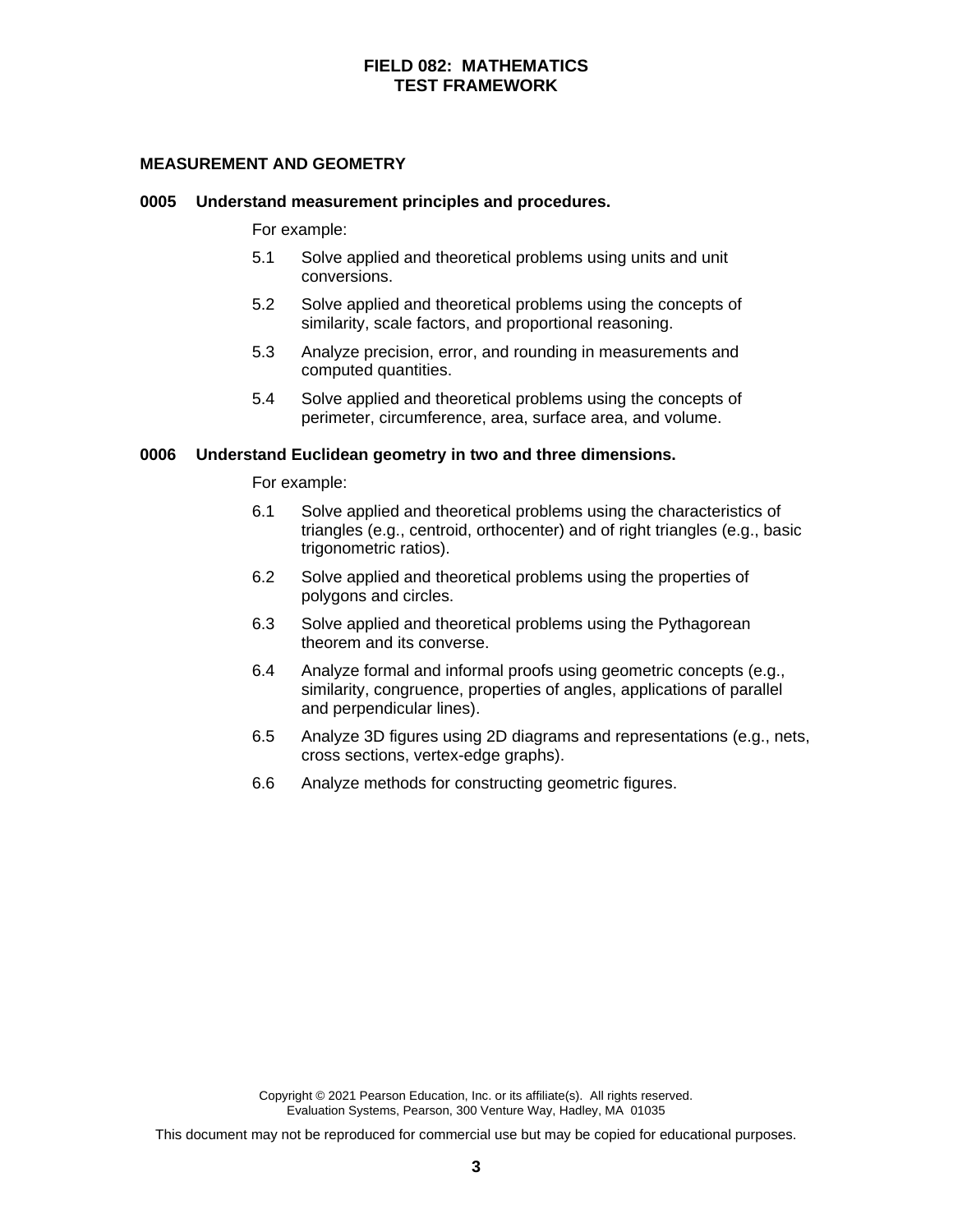## **0007 Understand coordinate and transformational geometry.**

For example:

- 7.1 Analyze 2D and 3D figures using coordinate systems.
- 7.2 Solve applied and theoretical problems in the coordinate plane using the concepts of distance, midpoint, and slope to classify figures.
- 7.3 Analyze conic sections, their equations, and the relationship between the equation of a conic section and its graph.
- 7.4 Determine the effects of transformations on the graph of a function or relation.
- 7.5 Analyze transformations and symmetries of figures and of the graphs of functions in the coordinate plane.
- 7.6 Analyze transformations to determine similarity and congruence of figures.

## **TRIGONOMETRY AND ADVANCED ALGEBRAIC FUNCTIONS**

#### **0008 Understand trigonometric functions.**

For example:

- 8.1 Solve applied and theoretical problems involving distance and angles using trigonometric functions.
- 8.2 Solve problems involving the unit circle by applying trigonometric functions.
- 8.3 Manipulate trigonometric expressions and solve equations using trigonometric identities.
- 8.4 Analyze the relationship between a trigonometric function and its graph.
- 8.5 Model periodic relationships using trigonometric functions and use them to solve applied and theoretical problems.
- 8.6 Solve applied and theoretical problems using the law of sines and the law of cosines.

Copyright © 2021 Pearson Education, Inc. or its affiliate(s). All rights reserved. Evaluation Systems, Pearson, 300 Venture Way, Hadley, MA 01035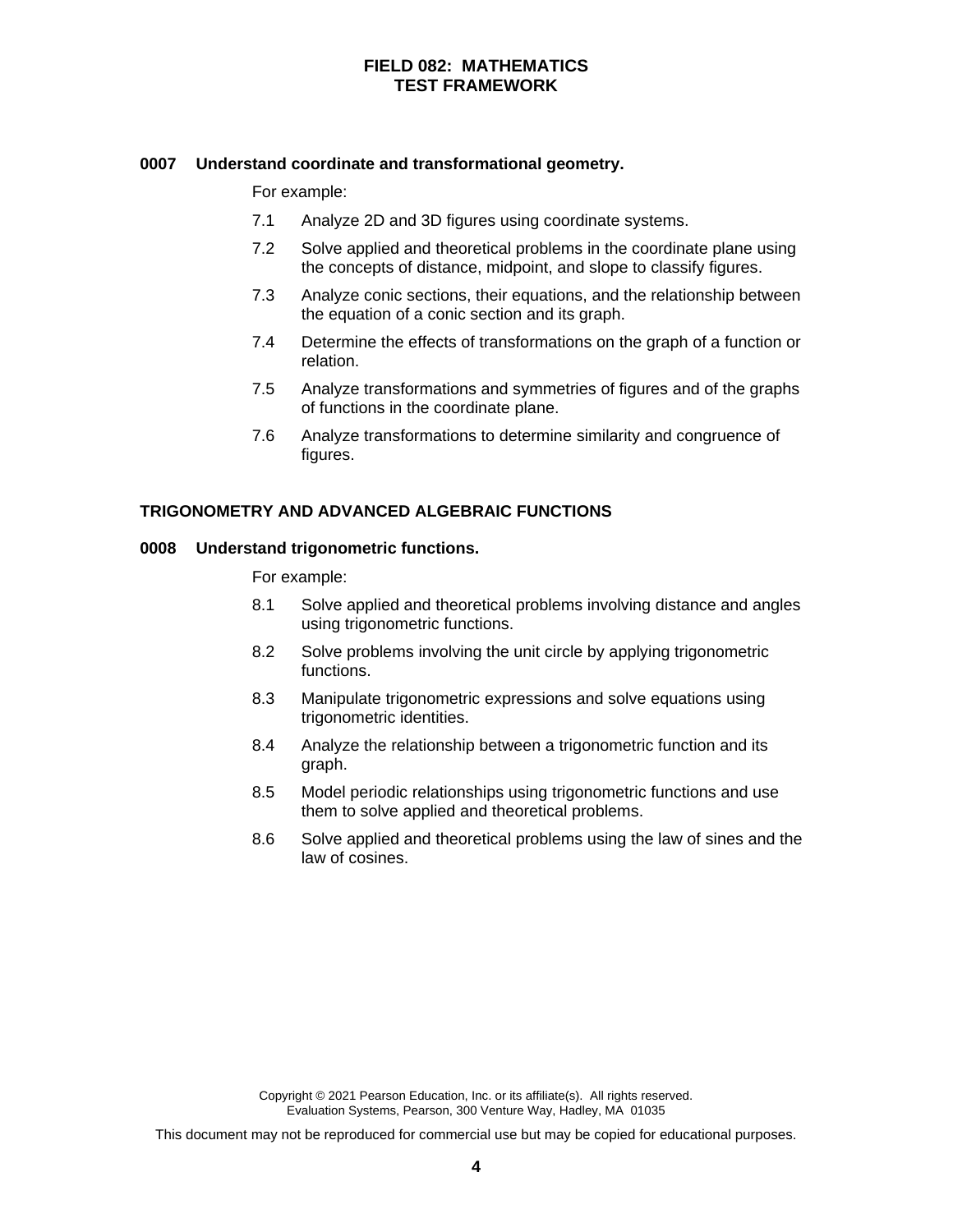## **0009 Understand exponential and logarithmic functions.**

For example:

- 9.1 Apply the laws of exponents and logarithms.
- 9.2 Analyze the relationship between exponential and logarithmic functions.
- 9.3 Analyze exponential and logarithmic functions and their graphs.
- 9.4 Model and solve applied and theoretical mathematical problems involving exponential and logarithmic functions.

## **0010 Understand rational, radical, absolute value, and piecewise defined functions.**

For example:

- 10.1 Simplify rational, radical, and absolute value expressions.
- 10.2 Perform operations on rational and radical expressions.
- 10.3 Analyze the relationship between a rational, radical, absolute value, or piecewise defined function and its graph.
- 10.4 Analyze rational, radical, absolute value, and piecewise defined functions in terms of domain, range, and asymptotes.
- 10.5 Model and solve applied and theoretical problems involving rational, radical, and absolute value equations and inequalities.
- 10.6 Model and solve applied and theoretical problems involving piecewise defined functions.

#### **STATISTICS AND PROBABILITY**

#### **0011 Understand principles and techniques of statistics.**

For example:

- 11.1 Organize and display data using appropriate formats.
- 11.2 Analyze and interpret data in a variety of representations (e.g., box plots, histograms, dot plots, scatter plots, two-way tables).
- 11.3 Calculate and analyze measures of central tendency and variability.
- 11.4 Calculate and interpret a Z-score when given a mean and a standard deviation.
- 11.5 Analyze the effects of bias and sampling techniques.
- 11.6 Analyze probability distributions (e.g., uniform, binomial, normal) and determine whether a data set is approximately normally distributed.
- 11.7 Analyze the correlation coefficient and distinguish between correlation and causation.

Copyright © 2021 Pearson Education, Inc. or its affiliate(s). All rights reserved. Evaluation Systems, Pearson, 300 Venture Way, Hadley, MA 01035